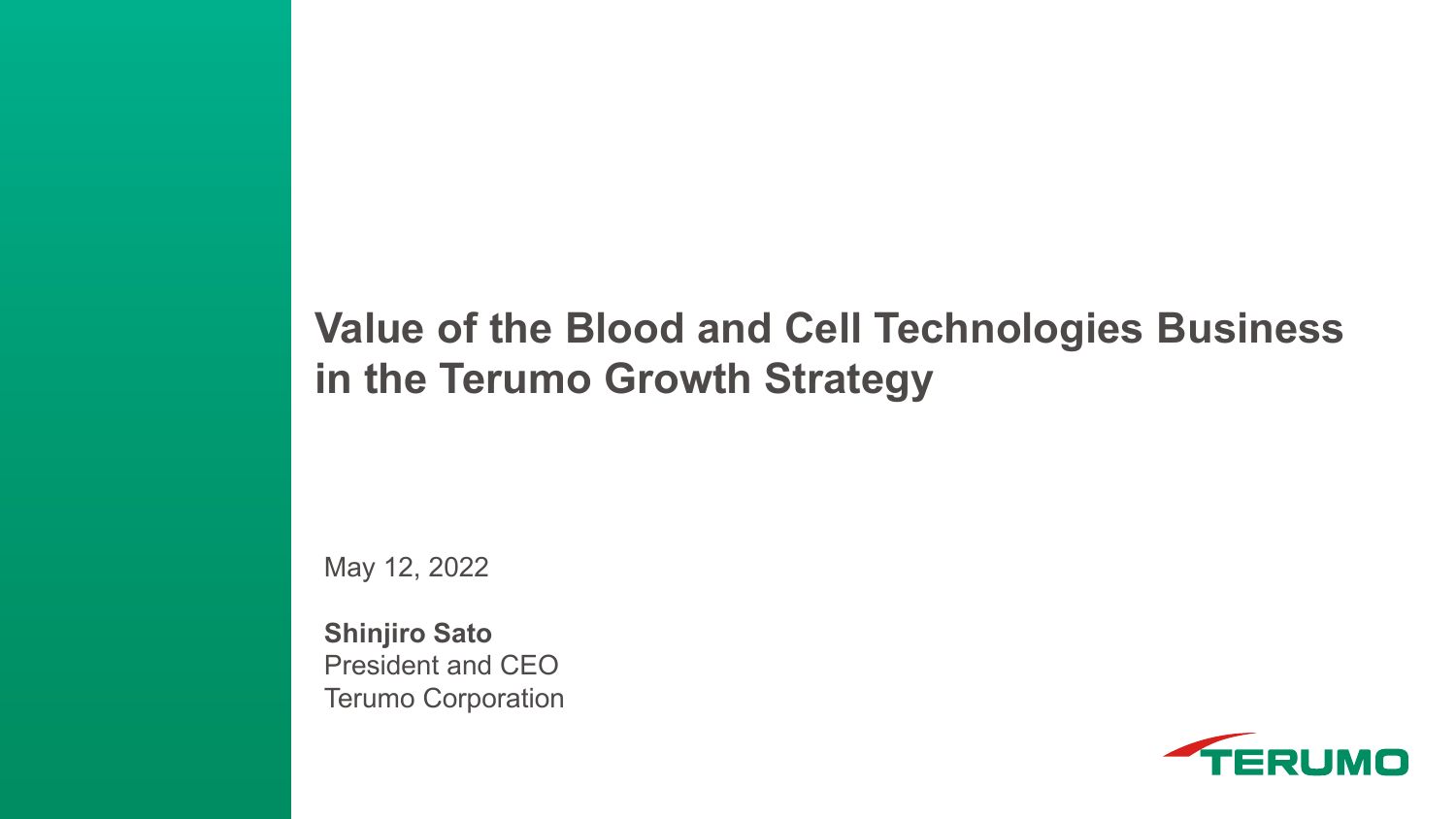#### **Safe Harbor for Forward-Looking Statements and Use of Document**

Among the information that Terumo discloses, the forward-looking statements including financial projections are based upon our assumptions using information available to us at the time and are not intended to be guarantees of future events or performance. Accordingly, it should be noted that actual results may differ from those forecasts or projections due to various factors. Factors affecting to actual results include, but are not limited to, changes in economic conditions surrounding Terumo, fluctuations of foreign exchange rates, and state of competition.

The market share information in this presentation is partly derived from our own independent research.

Information about products (including products currently in development) which is included in this material is not intended to constitute an advertisement or medical advice.

Terumo Corporation

Investor Relations Dept.

E-mail: kouhou terumo01@terumo.co.jp

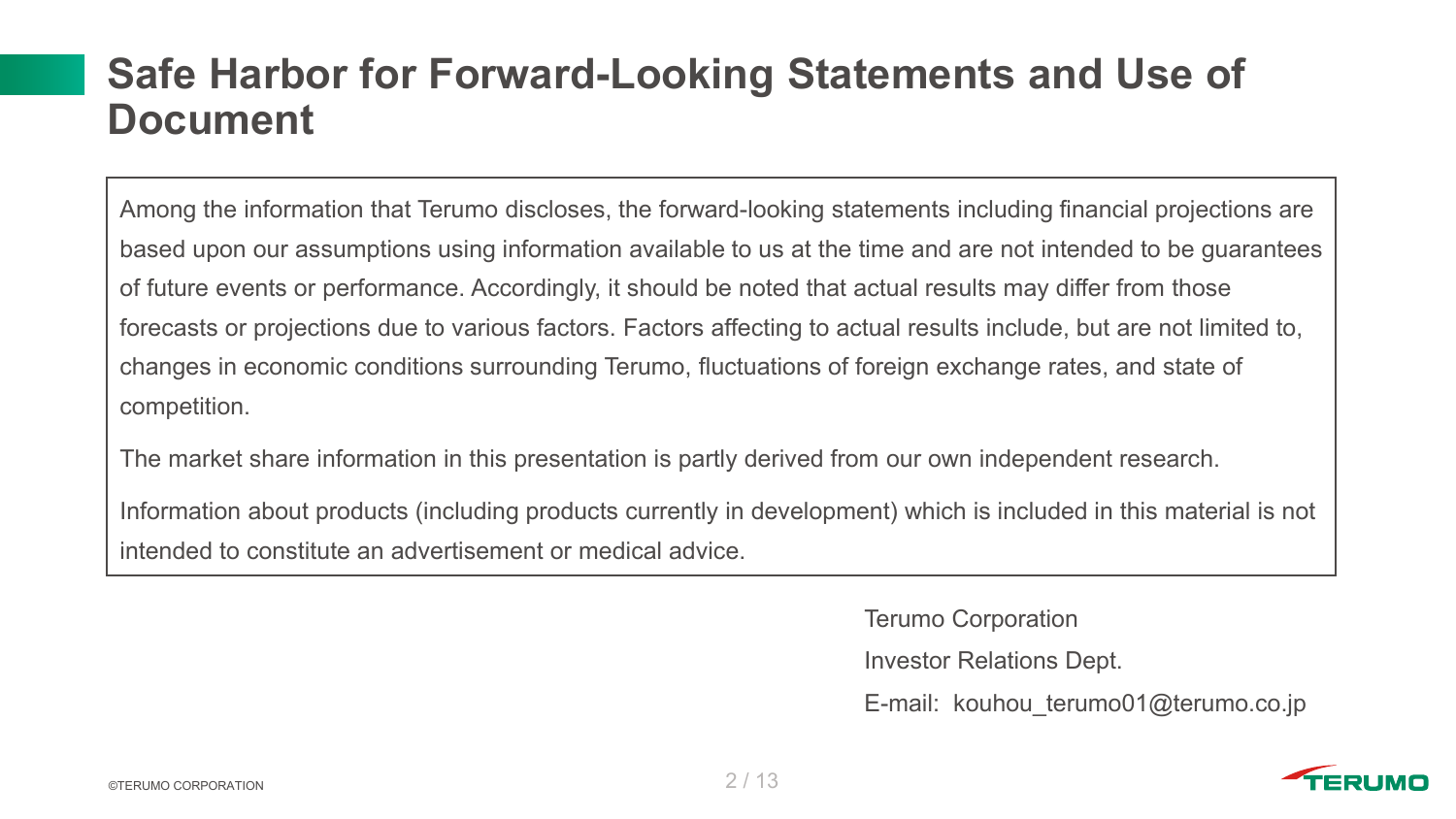### **Balanced Growth With All 3 Companies: Aspiration of GS26**



**Growth potential of each company in our Mid-to-Long term strategy as GS26**

> GS26 growth (Annual Rate)

Therapeutic business expansion Stroke, aortic, peripheral, cancer Radial procedure popularization

High-single digit

Alliance Business **Diabetes** 

**Blood and Cell growth areas**

Mid-single digit

**Nearly double-digit**

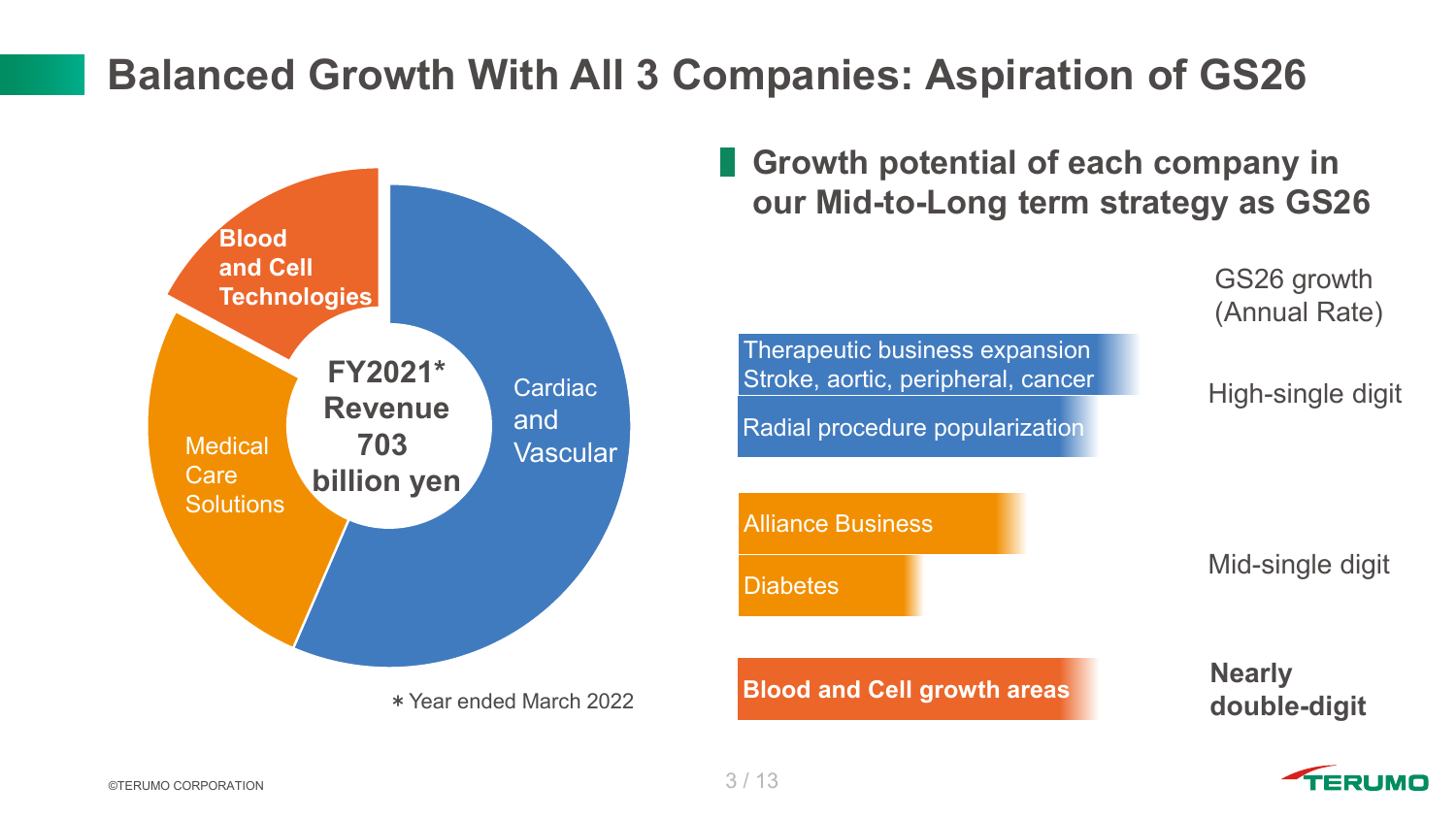#### **Portfolio Growth Trajectory**

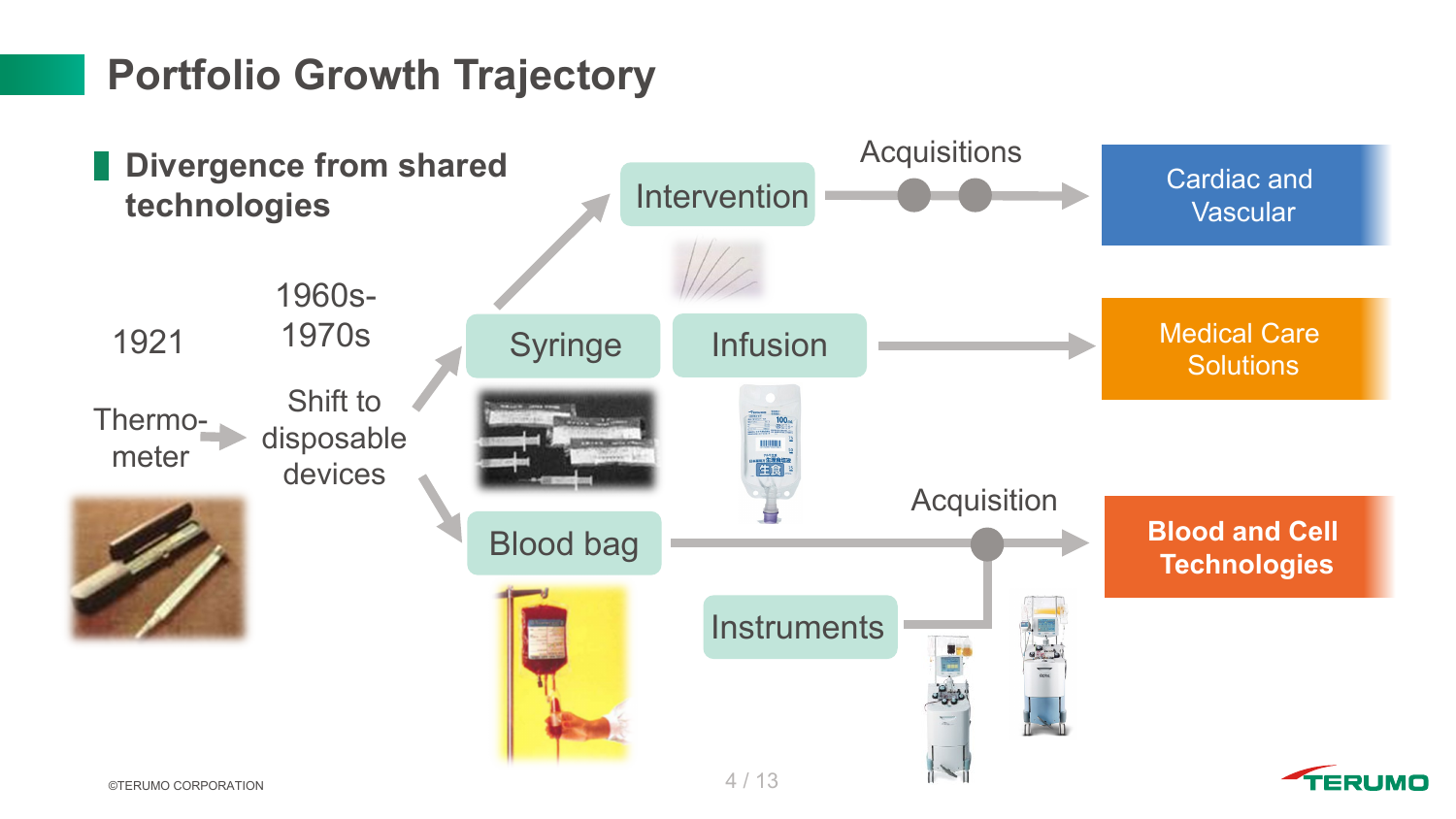### **Blood and Cell Technologies Business Growth Trajectory**



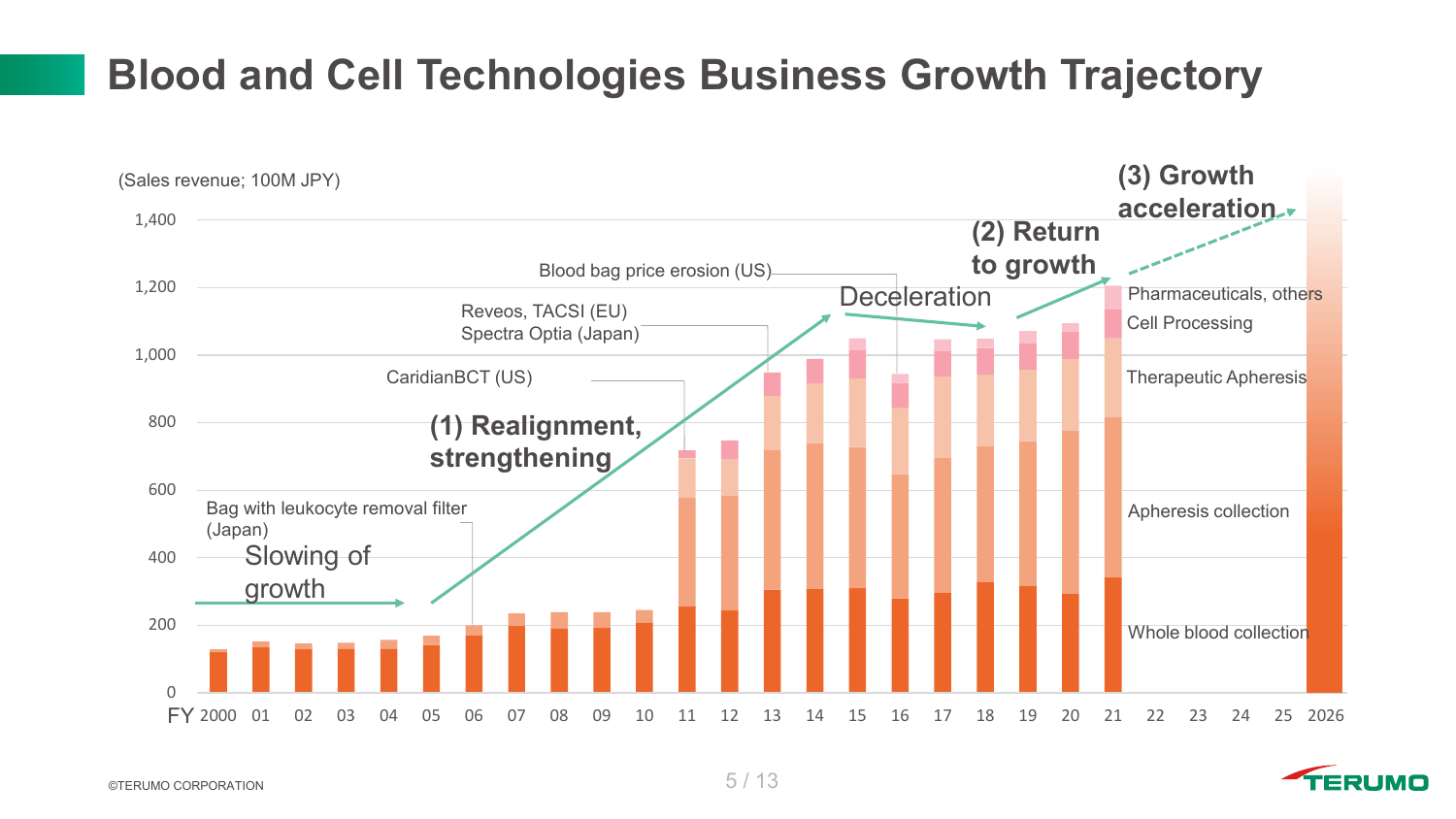# **Characteristics of Blood and Cell Technologies Portfolio**



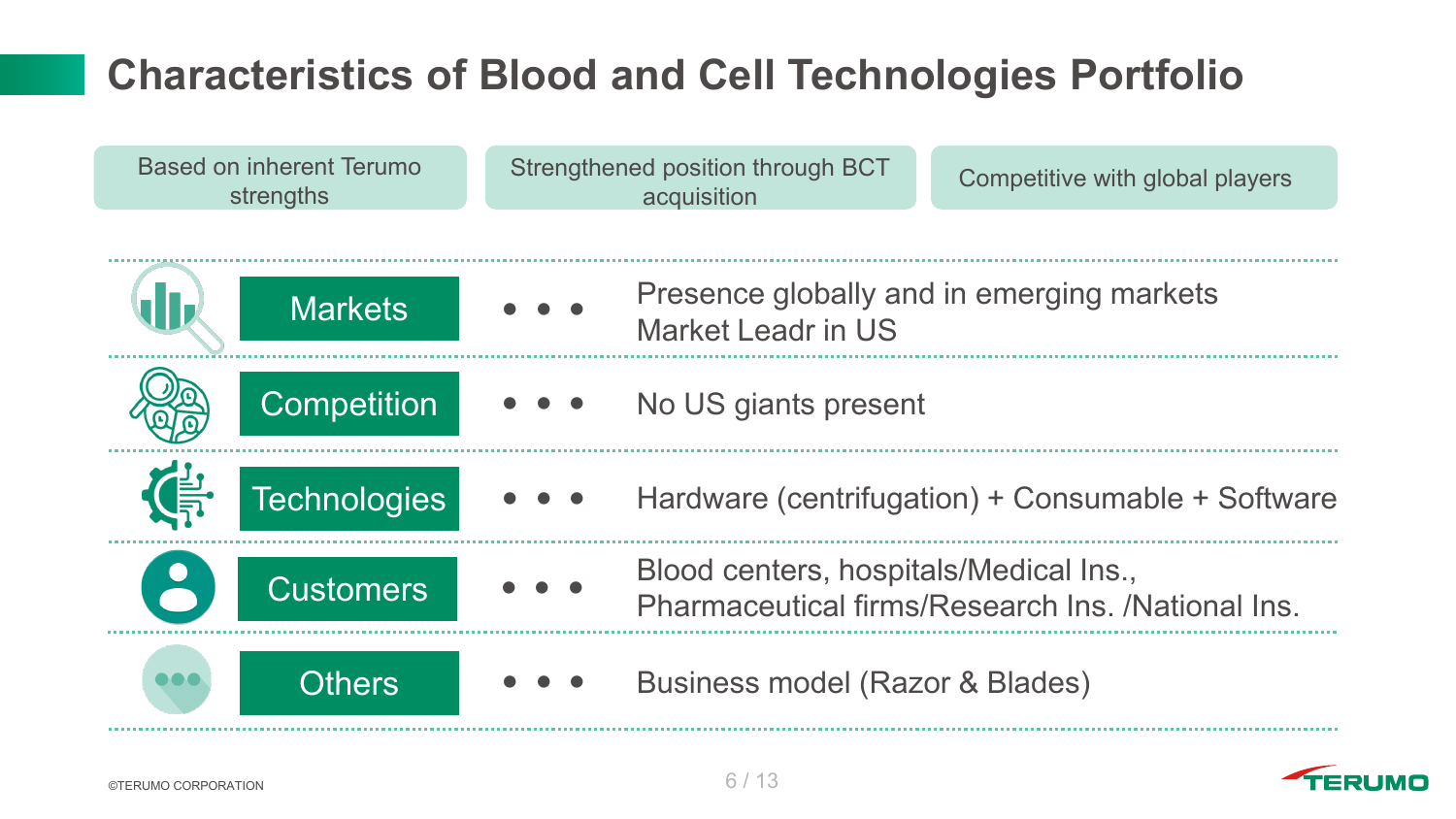### **'Ambidextrous' Management: Both Exploitation and Exploration**



**FRI IMO**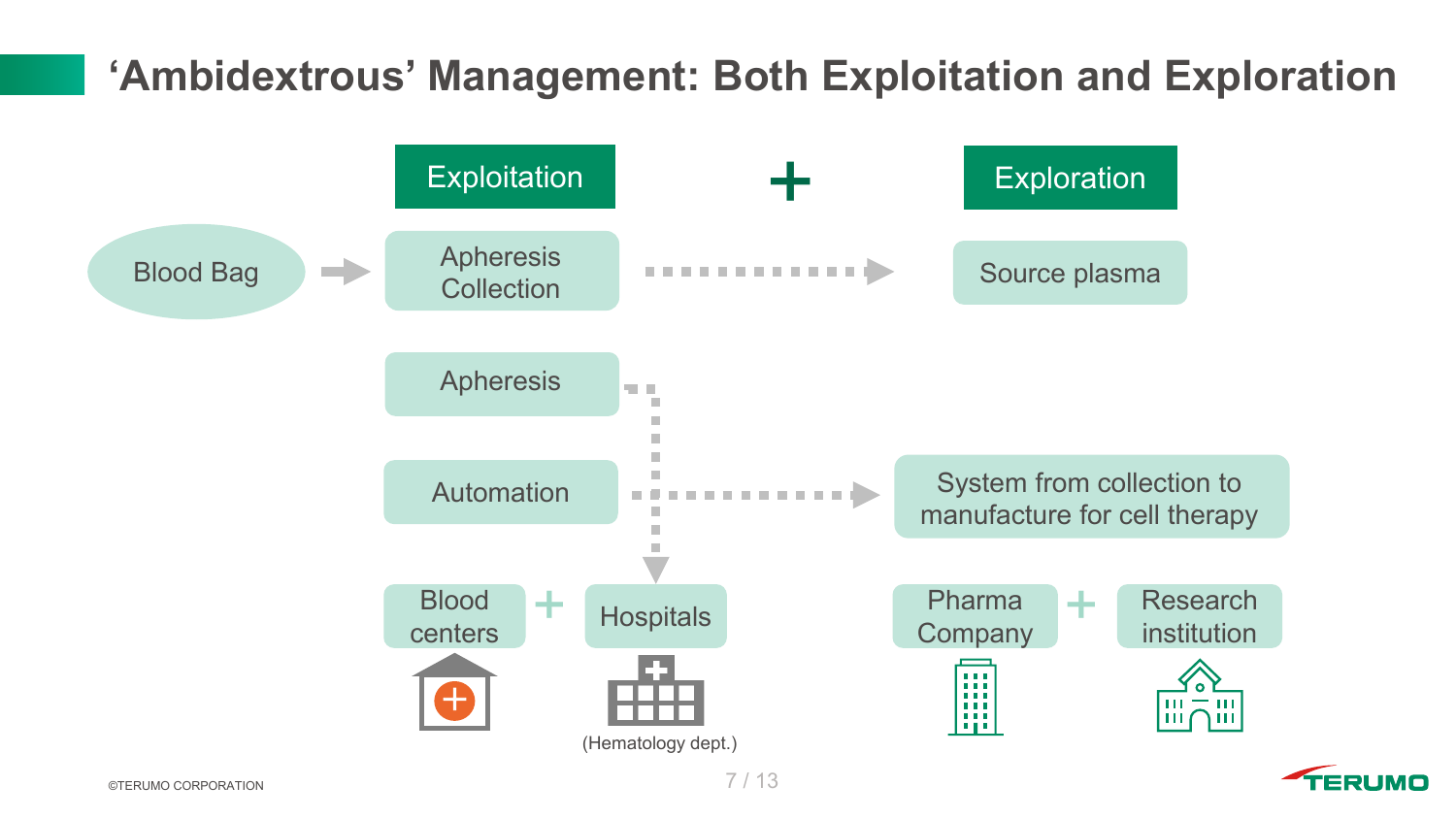## **Expand the Apheresis Principle for New Therapy**



#### **Examples;**

- Autologous Cell Transplantation; To collect patient's peripheral stem cell
- Allogeneic Cell Transplantation; To collect peripheral stem cell from a donor
- CAR-T Therapy; To collect patient's mononuclear cell including lymph corpuscle
- Plasma Exchange Therapy; To filtrate and remove Patient's plasma

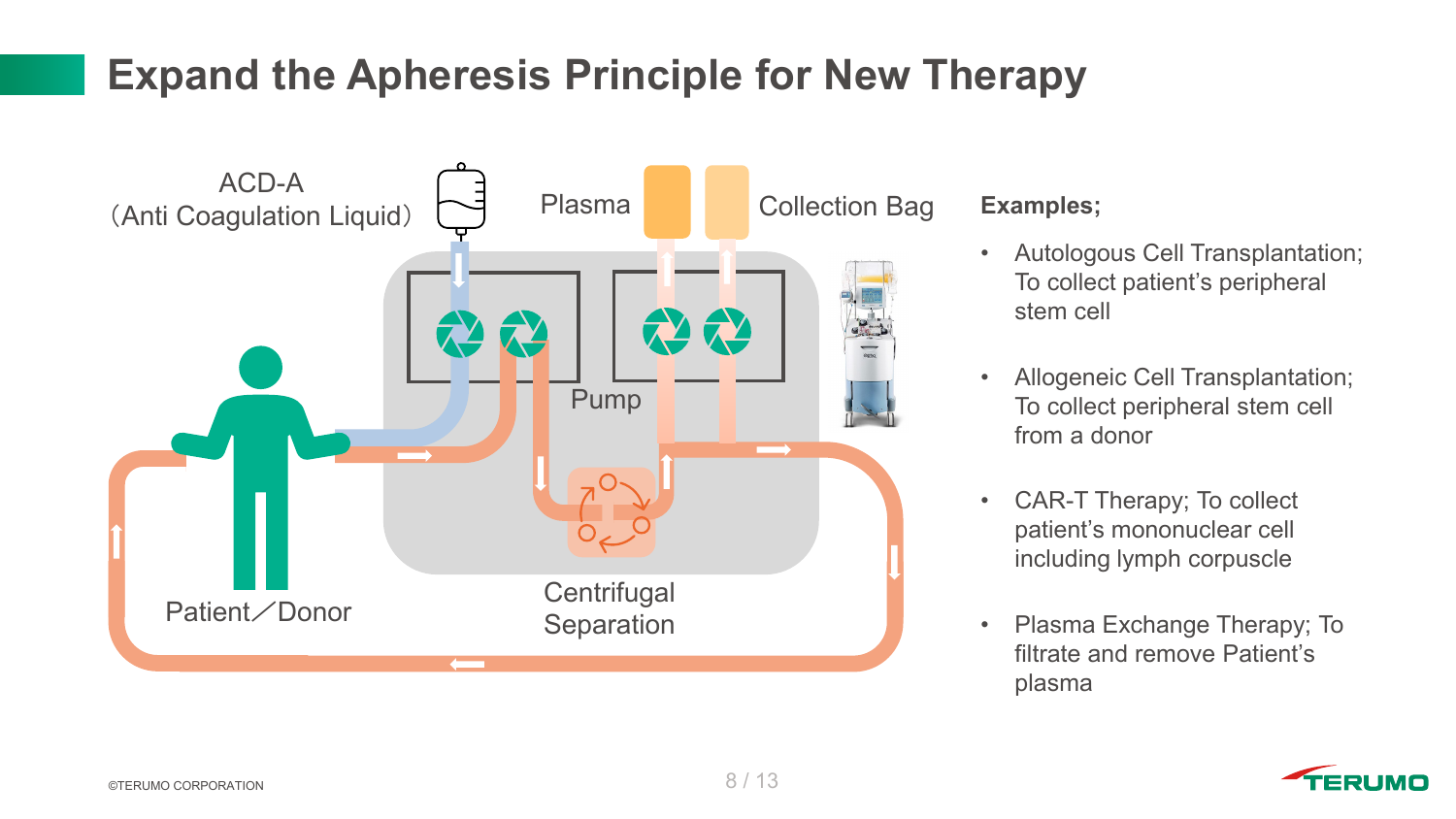### **Market Potential of New Fields**





\$800M scale globally/Annual 8-10% growth constant

Sustainable market (use for many rare diseases, long life cycle, no generics)

Growth from  $US - key$  is establishment of collection ecosystem

Expand application to autoimmune diseases Increased demand for immunoglobulins





Enormous cell and gene therapy pharmaceutical market (74B USD; over 20% growth\*1)

Cell processing market 20B USD; double-digit growth \*2

Nearly 60% of cell therapy drugs are collected using apheresis

Emergence of new cancer drugs (CAR-T, etc)

Source: Internal Analysis

\*1; Forecast 2030, Arthur D Little presentation September 2, 2020

\*2; MarketsandMarkets Cell Therapy Technologies Market- Global Forecast to 2021 and 2023

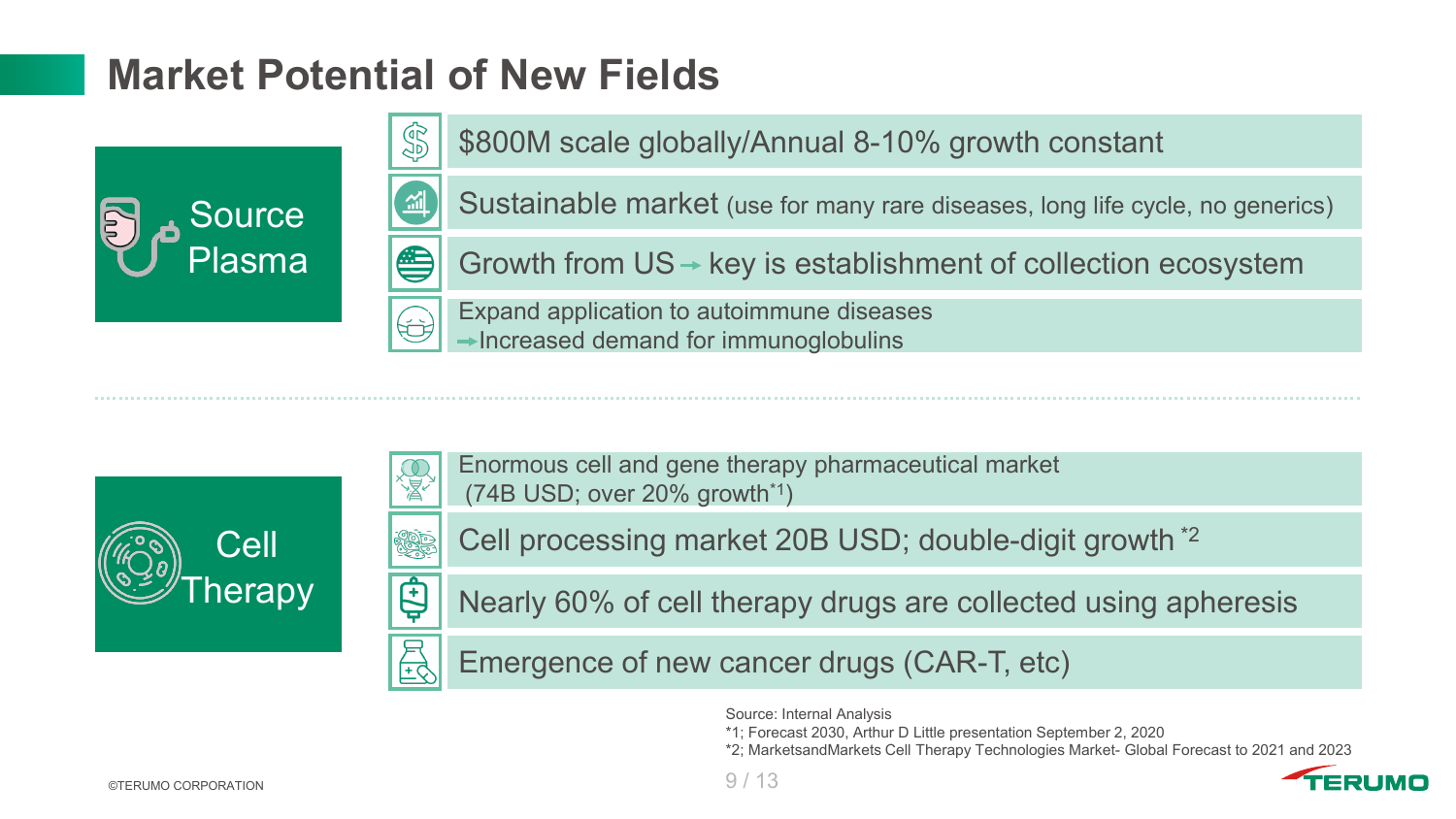#### **Innovation That Best Leverages the Core Technology of Centrifugation**

**Competitive advantage comes from technology that enables faster, more** accurate and higher productivity

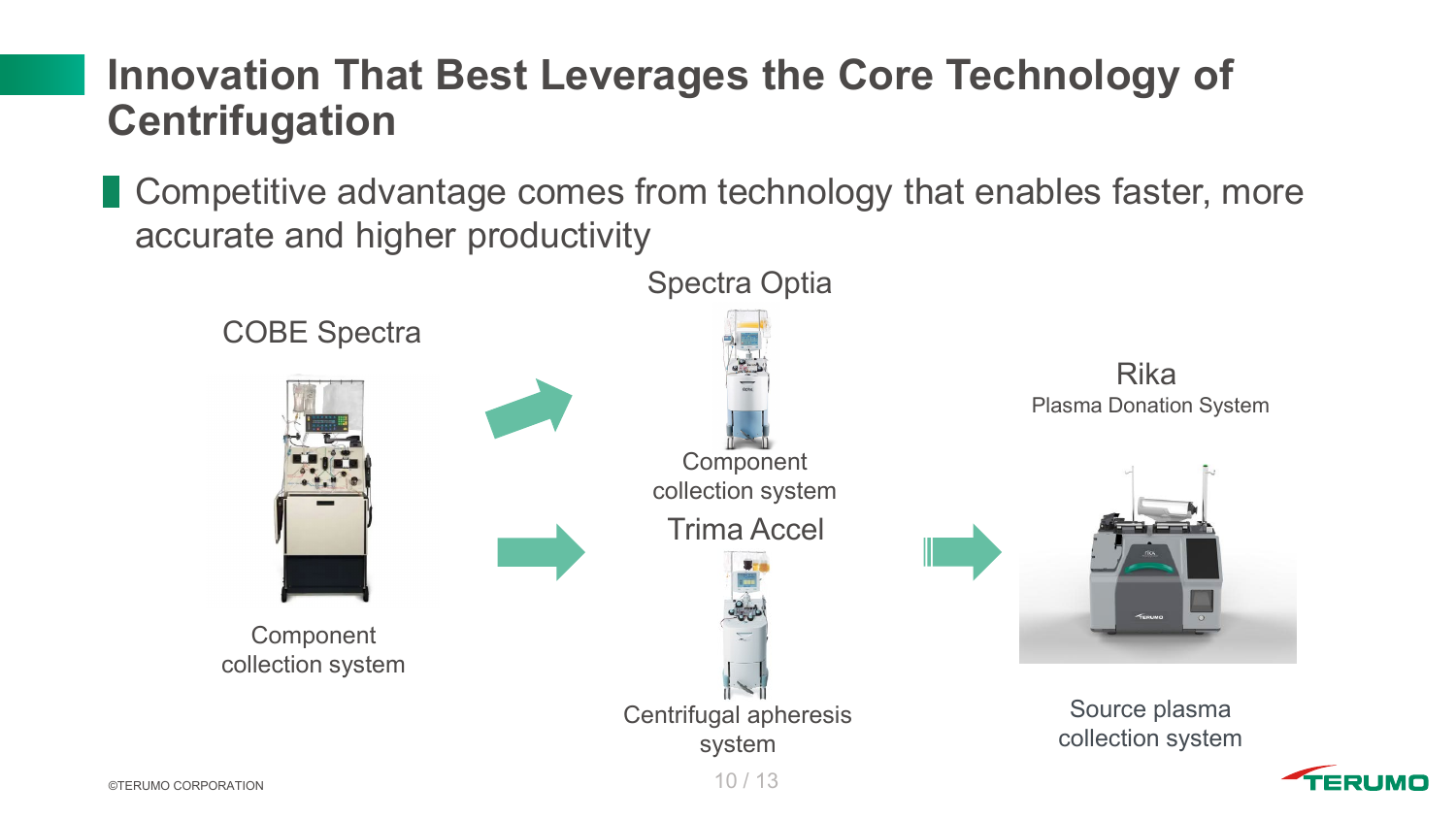### **Plasma Innovation Breakthrough**

**The quintessential 'solutions business'** 

- Beyond supplying a single product
	- Integrated solution that can revolutionize customer (Ex: CSL) competitiveness
- Build and operate an ecosystem based on

partnership (Cutomization) with pharma companies

KSF: Can efficiency, productivity, and convenience

be continuously improved ?

 $\rightarrow$  Trusting relationship with Customer

#### **Built Ecosystem to Address Unmet Needs**



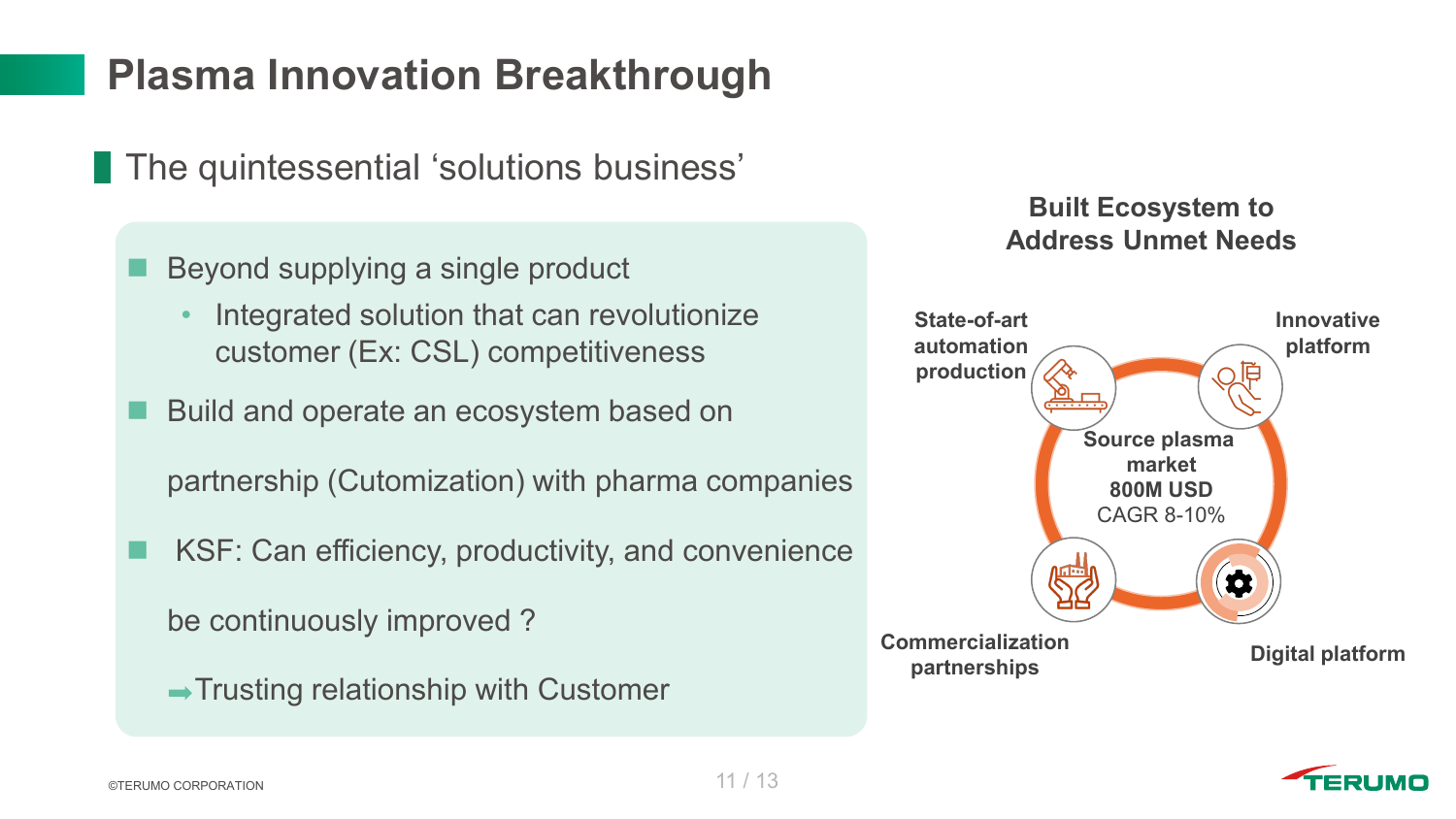### **Strengthen Business Model**

**Keep the "Razor and Blades" model, but strengthen service**



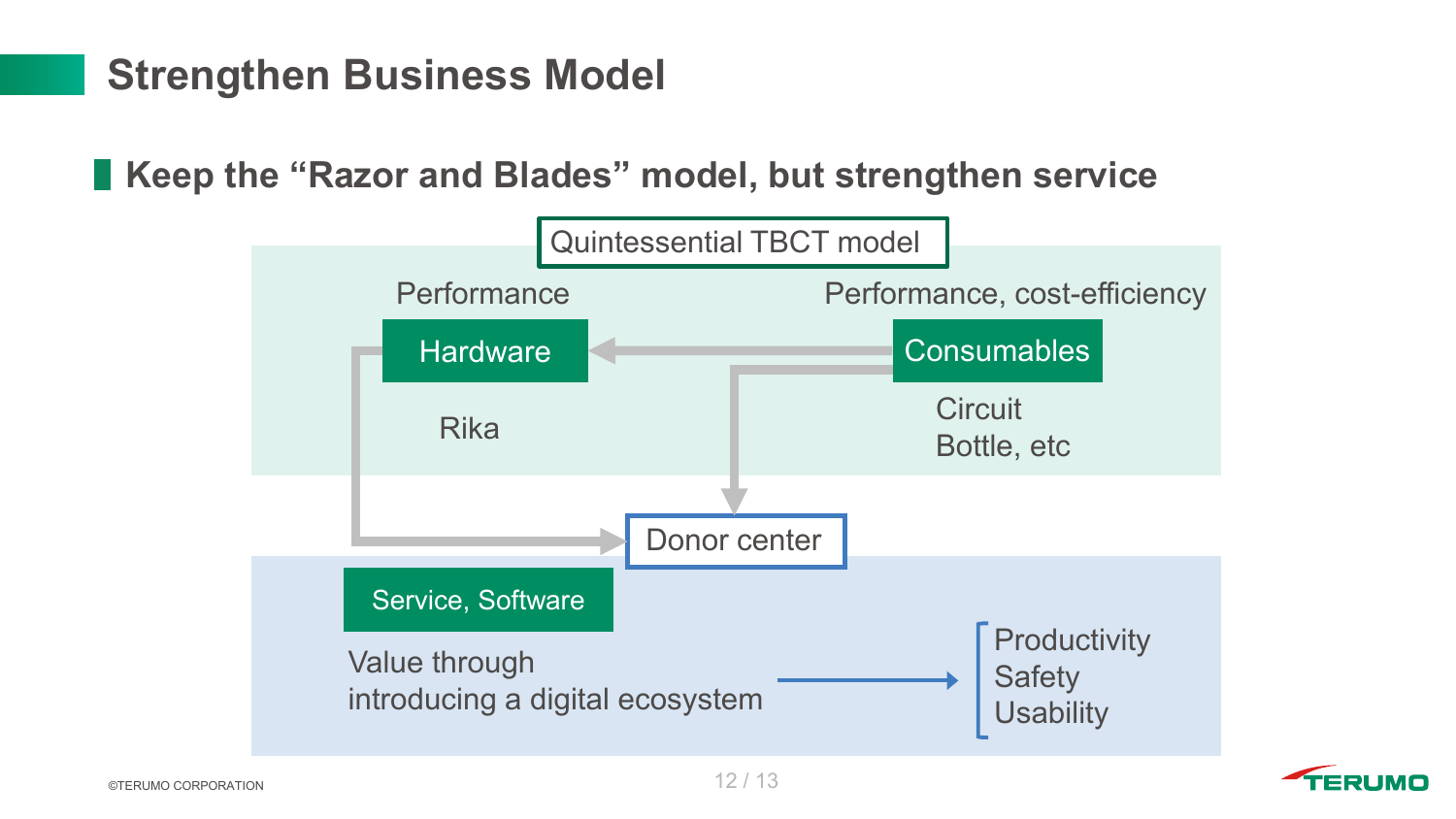# **Outlook: Sales and Adjusted Operating Profit**

Copy from 5-Year Growth Strategy with a 10-Year Vision (FY2022-FY2026), "Blood and Cell Technologies company" 12

#### **Near double-digit growth bouble-digit growth**



#### **Blood and Beyond**

- Plasma Innovations Disrupt the market
- 
- Therapeutic apheresis Mid- Single Digit

#### **Equipment and Beyond**

- Whole blood automation Double Digit
- Veda Solutions **Double Digit**

Cell therapy Double Digit

#### Sales **Adjusted Operating Profit**



#### **Operational Excellence**

- Utilize modernized enterprise platforms
- Capture the value from Operational Transformation
- Transform investment from Plasma Innovation to full portfolio
- Strengthen lifecycle management

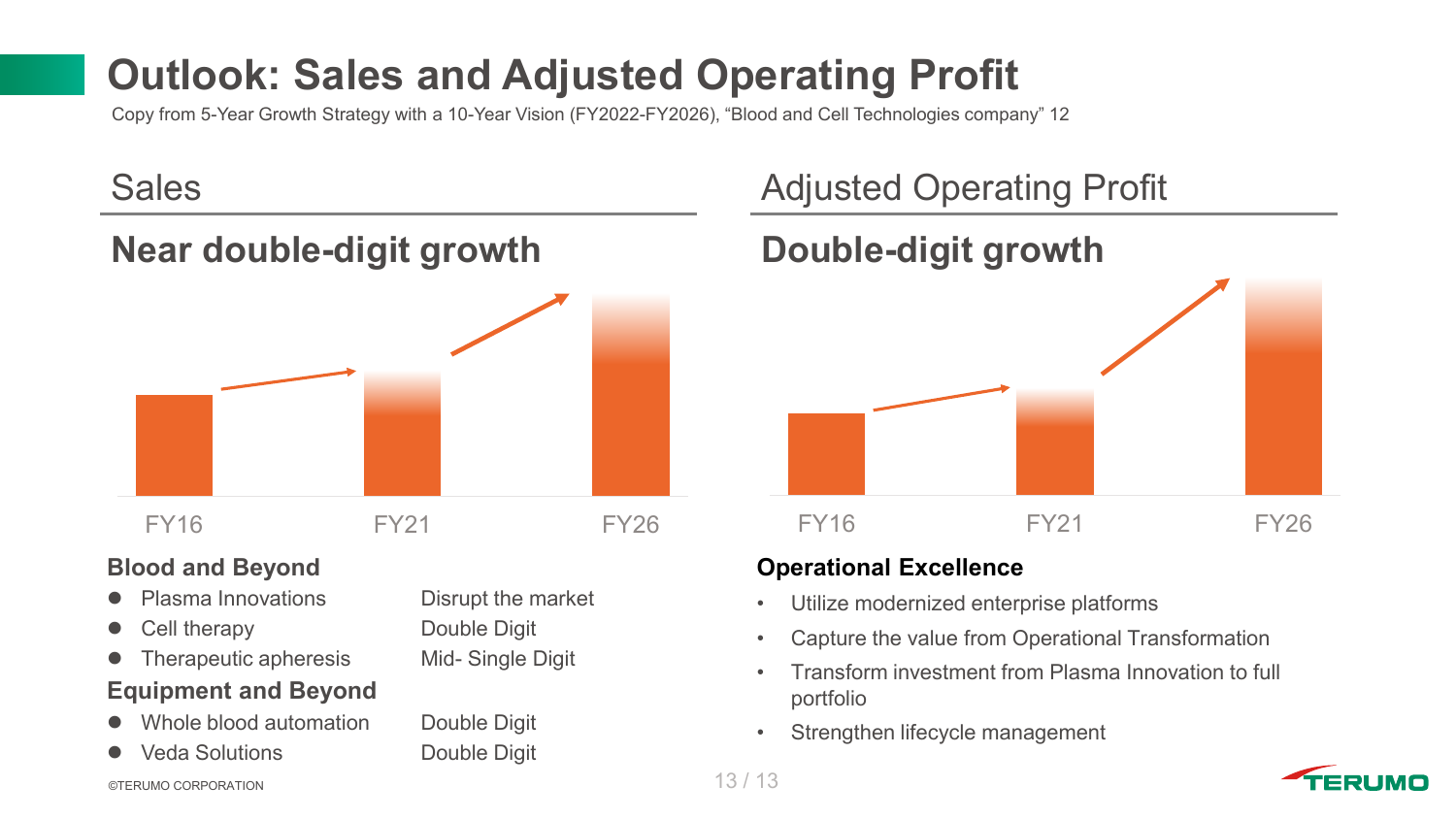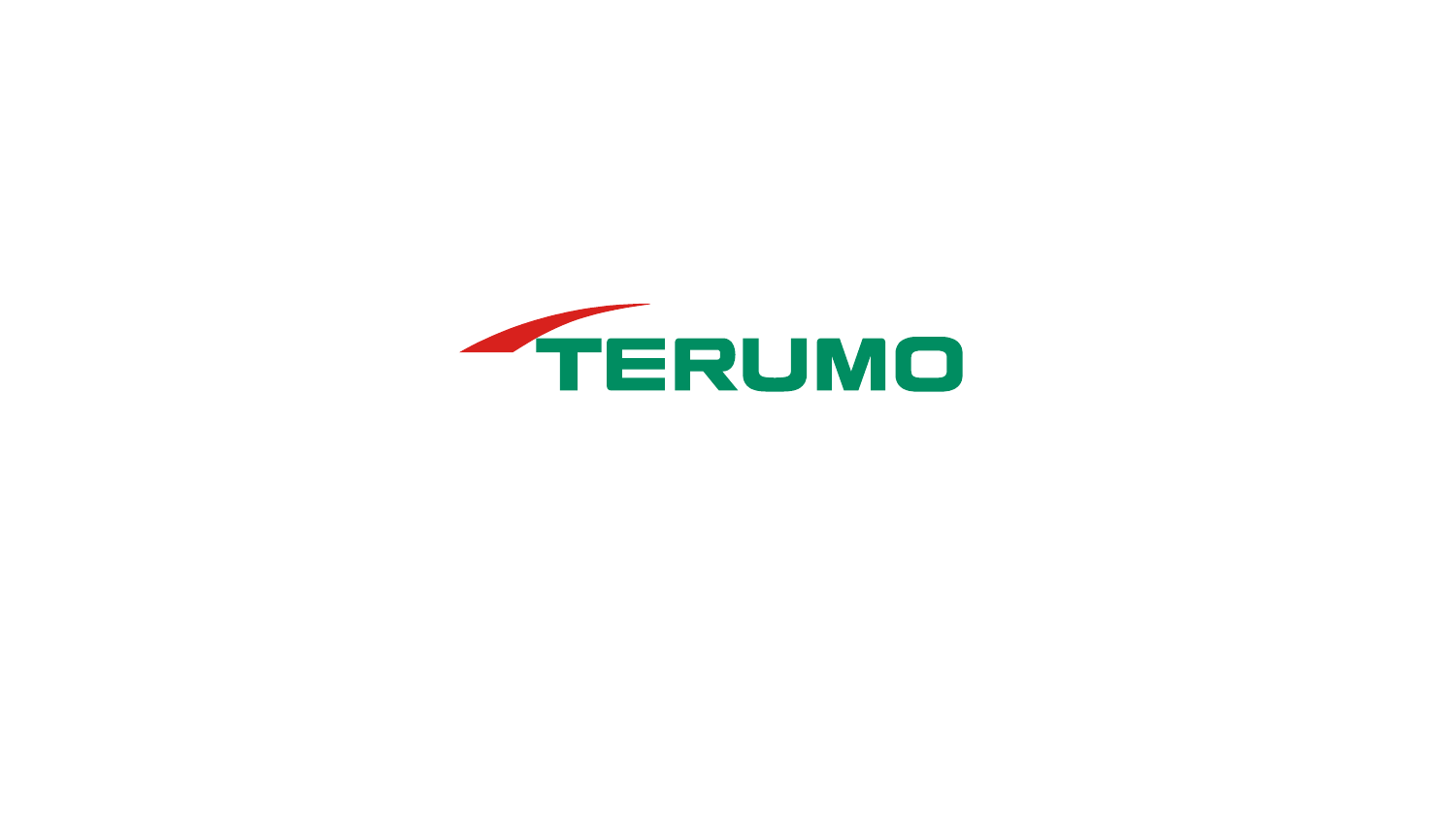# **Synergies with Terumo Group in Advanced Fields**

| Invenst in<br><b>Innovation</b>  | Made mid-term invest in innovation under the umbrella of Terumo which was<br>$\bullet$<br>unable during private equity                                                              |
|----------------------------------|-------------------------------------------------------------------------------------------------------------------------------------------------------------------------------------|
| <b>Production</b><br>technology  | High volume, stable production of consumables<br>$\bullet$<br>Production innovation (automation, labor-saving, digitalization)<br>$\bullet$                                         |
| <b>Development</b><br>technology | Rika soft set (consumable) is the same used in peritoneal dialysis<br>$\bullet$<br>Hollow-fiber technology used in bioreactor<br>$\bullet$                                          |
| Quality<br>management            | QMs (Quality Management System) that brings together diverse technology elements<br>$\bullet$<br>Multiple supplier management<br>$\bullet$                                          |
| <b>Business model</b>            | <b>Evolved Deviceuticals model</b><br>B2B w/ Alliance; Share key strategy with CDMO<br>$\bullet$                                                                                    |
| <b>Others</b>                    | Global production optimization, strengthening of three-site production system<br>$\bullet$<br>Inventory optimization and settlement reduction through S&OP advancement<br>$\bullet$ |

20I I